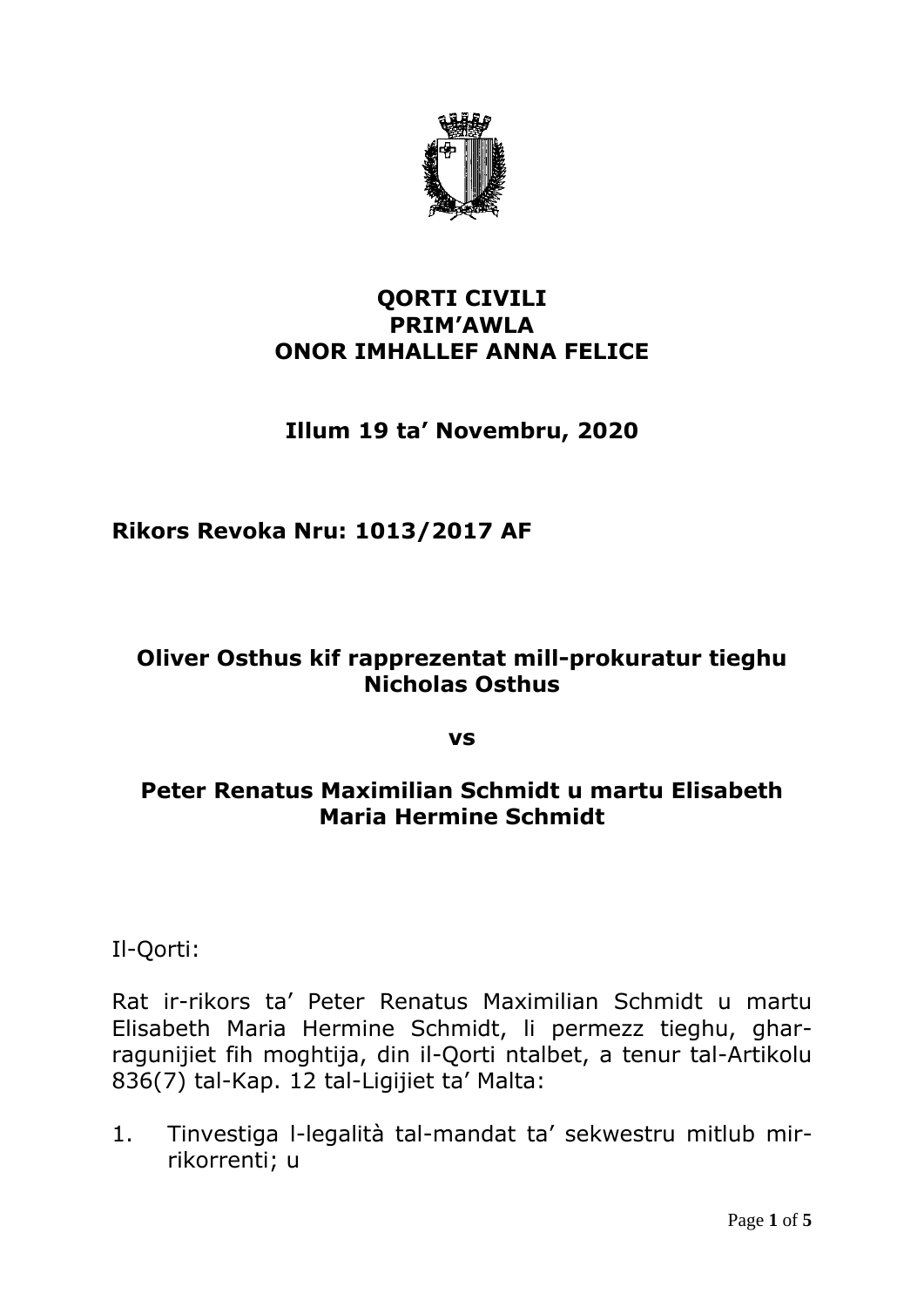- 2. Tiddikjara illi l-garanzija ddepozitata mill-intimati tigi mnaqqsa; jew
- 3. Tiddikjara illi dan il-mandat kien illegali, u f'dan il-kaz taghti dawk l-ordnijiet li jidhrilha li huma xierqa, inkluz, jekk ikun il-kaz, ir-radd lura tal-garanzija lill-esponenti,

U dan taht dawk il-provvedimenti kollha illi din l-Onorabbli Qorti jidhirlha xieraq u opportun.

Rat id-dokumenti annessi.

Rat ir-risposta ta' Oliver Osthus kif rapprezentat millprokuratur tieghu Nicholas Osthus li permezz taghha, gharragunijiet fiha mfissra dan issottometta li t-talbiet ghandhom jigu michuda.

Rat id-dokumenti.

Semghet lid-difensuri jittrattaw ir-rikors.

Ikkunsidrat illi permezz ta' dan ir-rikors il-konjugi Schmidt qeghdin essenzjalment jitolbu lil din il-Qorti tinvestiga l-legalità ta' mandat ta' sekwestru mahrug fil-konfront taghhom minn Oliver Osthus biex dan tal-ahhar jikkawtela kreditu li jsostni li ghandu ghall-hlas ta' bilanc ta' prezz ta' immobbli akkwistata mill-konjugi Schmidt.

L-Artiklu 836(7) tal-Kap. 12 invokat mir-rikorrenti sekwestrati jipprovdi testwalment illi:

*"Minkejja li tiġi depożitata fir-reġistru tal-qorti garanzija xierqa sabiex tiġi sodisfatta t-talba tal-persuna li, fuq talba tagħha, l-att kawtelatorju jkun inħareġ, il-qorti li tkun ħarġet il-kontromandat taħt id-dispożizzjonijiet ta' dan l-artikolu tkun għadha tista', fuq talba li ssir b'rikors minn persuna li jkollha interess, tinvestiga jekk l-att kawtelatorju relattiv setax isir jew le u l-qorti tista' wkoll tordna ttnaqqis tal-ammont tal-garanzija depożitata jew tiddikjara l-att kawtelatorju kontra l-liġi, f'liema każ tal-aħħar*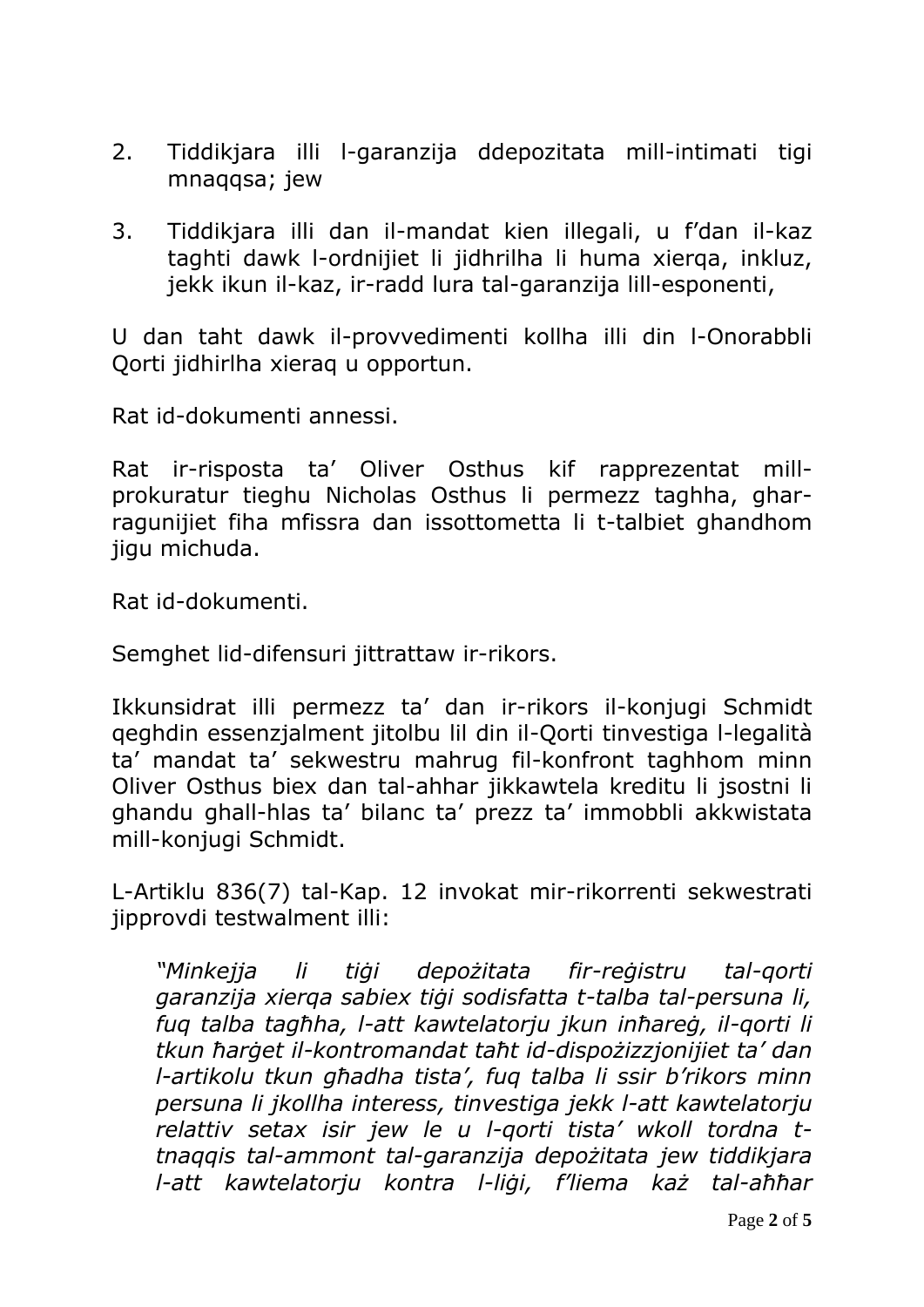*għandha tagħti dawk l-ordnijiet li jidhrilha xierqa, inkluż, jekk ikun il-każ, ir-radd lura tal-garanziji lid-debitur."*

Huwa ritenut fil-kuntest illi:

*"l-istharrig li jkun irid isir f'cirkostanza bhal din ma jibqax sewwasew dak li jsir meta l-Mandat kawtelatorju jkun ghadu fis-sehh. F'kaz bhal dan li l-Qorti ghandha llum, illigi tghid li l-Qorti li lilha ssirilha t-talba ghandha (i) tistharreg jekk l-att kawtelatorju relattiv setax isir jew le; (ii) tara jekk hemmx raguni biex il-garanzija li tkun inghatat (b'depozitu garanzija bankarja jew cedola, skond il-kaz) imisshiex titnaqqas, u (iii) jekk il-hrug tal-Mandat kienx sar kontra l-ligi, f'liema kaz, il-Qorti tista' tordna rradd lura tal-garanzija lill-ezekutat. Minn dan jidher li, sabiex il-Qorti tistharreg jekk kemm-il darba l-Mandat kawtelatorju kienx seta' jinhareg jew le jew biex tistharreg jekk l-istess Mandat huwiex kontra l-ligi, ghandhom jintuzaw il-kriterji mahsuba fid-dispozizzjonijiet li l-ohrajn tal-istess artikolu 836 u dispozizzjonijiet generali li l-ligi tipprovdi dwar is-siwi tal-Mandati: Illi kif inghad bosta drabi fi proceduri bhal dawn, l-istharrig li ghandha taghmel il-Qorti huwa biss wiehed prima facie u dan ghaliex il-mertu jmissu jigi mistharreg fil-kawza proprja bejn il-partijiet li qeghda tinstema' minn din il-Qorti u ghadha fil-fazi bikrija tat-tressiq tal-kitbiet min-naha tal-partijiet."* – Emanuel Farrugia vs C & Building Contractors Limited deciza fl-14 ta' Awwissu 2014.

Jirrizulta illi l-konjugi Schmidt akkwistaw il-proprjetà taghhom fid-19 ta' Gunju 2014. Permezz tal-kuntratt t'akkwist gie miftiehem illi €200,000 mill-prezz kellhom jinzammu mixxerrejja sa sentejn wara li jigu esegwiti xogholijiet ta' riparazzjoni fil-proprjetà sabiex jigi evitat xi dizgwid. Gie miftiehem hekk:

*"In order to avoid unnecessary disputes the parties hereby agree that whether the structural problem herein mentioned has been permanently solved or whether it still persists shall be determined by architect Cassar Grech and Ebejer together with Architect Godwin Abela chosen by the*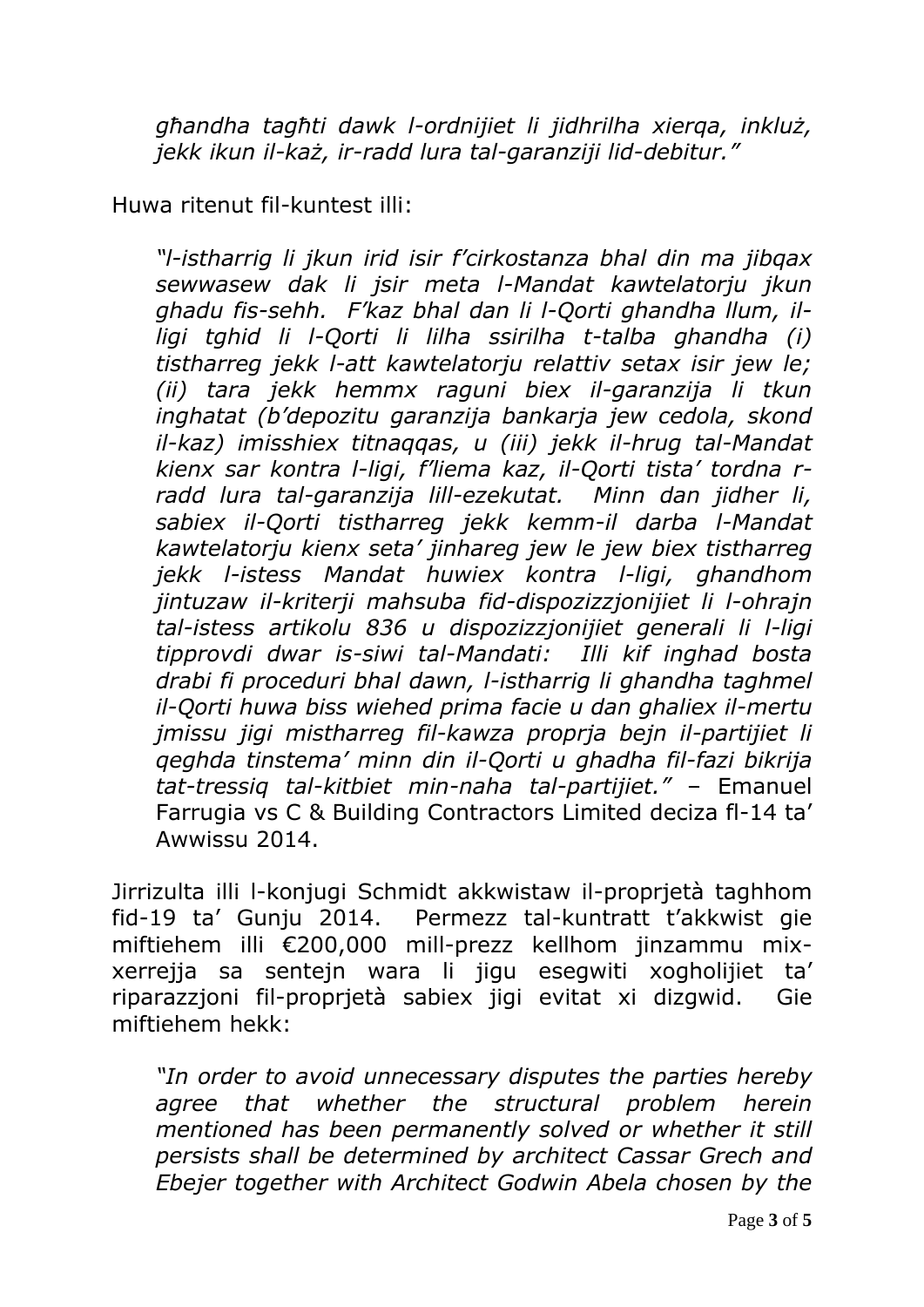*Vendor and their decision in this respect shall be final and conclusive and not subject to challenge in any court of law or tribunal."*

Jidher li x-xogholijiet tlestew f'Dicembru 2014. Perit Godwin Abela jikkonferma t-tlestija tax-xogholijiet ghalkemm ma jiccertifikax li saru b'mod sodisfacenti b'tali mod li ma baqa' ebda perkolazzjoni ta' ilma jew umdità.

Il-Perit Philip Micallef mid-ditta tal-Periti Cassar, Grech & Ebejer, f'rapport datat 22 ta' Gunju 2016 iccertifika kif gej:

*"After having taken into consideration the facts noted on site as reported above, it is the opinion of the undersigned that the water penetration into the dwelling has not been resolved."*

Il-periti jikkonkludu li:

*"… the dwelling cannot be considered watertight and free from any dampness."*

Jirrizulta, madanakollu, li jezisti bejn il-partijiet dizgwid serju dwar il-kawza ta' xi problemi li x-xerrejja jsostnu li ghadhom jezistu, u dan huwa l-mertu tal-kawza pendenti bejn il-partijiet. Ix-xerrejja jistriehu fuq dawn id-difetti biex isejjsu t-talba taghhom skond il-fuq citat Artiklu 836(7), u dan ghaliex isostnu li l-flus ghadhom mhux dovuti. Il-kostatazzjoni ta' dan kollu tmur oltre il-parametri ta' il-procedura.

Tenut kont tal-insenjament kostanti ta' dawn il-Qrati fis-sens illi m'ghandux jigi leggerment skartat il-jedd ta' kull pretiz kreditur li jikkawtela l-jedd tieghu b'kull mezz li tipprovdilu lligi, din il-Qorti ma tqisx gustifikata t-talba ta' Peter Renatus Maximilian Schmidt u Elizabeth Maria Hermine Schmidt sabiex titnaqqas il-garanzija. Lanqas ma tiqs misthoqqa t-talba taghhom li tiddikjara li l-mandat kien illegali.